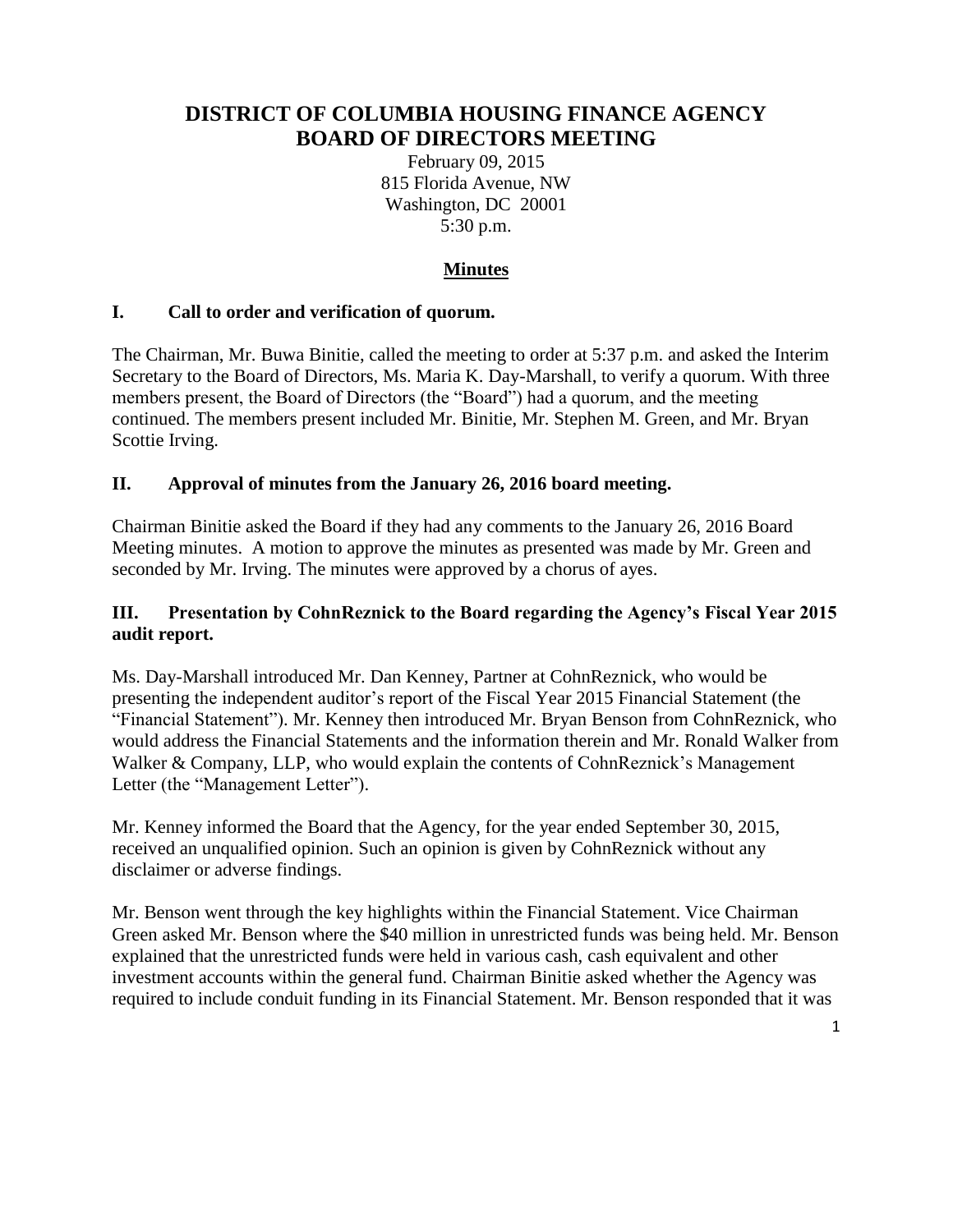up to the discretion of the Agency whether or not they chose to include conduit funding. He noted, however, that the Agency had always chosen to include the conduit funding in the past. Vice Chairman Green asked about the \$4.988 million in mortgage and construction loan receivables. Mr. Yong Ki Kim, Accounting Manager, explained that those were in reference to the Agency's single-family loans. Chairman Binitie asked where the McKinney Act funds were being held. Mr. Benson informed him that McKinney Act funds were held in the general fund as restricted assets.

Board Member Irving asked what was the purpose of the \$9 million PNC Line of Credit. Ms. Day-Marshall explained that during the New Issue Bond Program ("NIBP") in 2010, the Agency had \$25 million in excess NIBP funds. The Agency combined the excess NIBP funds and the PNC Line of Credit proceeds to offer lower interest rates on the Agency's single-family mortgage loans. Later it was clarified by Ms. Day-Marshall that the reason the Agency used the PNC Line of Credit proceeds instead of general fund money is that the Agency was earning more on investments of general fund money than the interest rate being charged by PNC on the line of credit, thus, producing positive arbitrage. This was a cash management tool being used by the Agency to maximize interest earnings. Mr. Benson further explained that the Agency has \$42 million in unrestricted assets and about \$11 million in noncurrent unrestricted assets against \$15.5 million in liabilities that include the \$9 million PNC line of credit.

The Board congratulated the staff for having their best year in terms of change in net position as well as for receiving an unqualified audit opinion. Chairman Binitie then inquired if the Financial Statement posted on the Agency's website could be presented in such a way that separated the conduit funds from the rest of the Financial Statement. Ms. Day-Marshall said that the staff could present the board with internal financials in such a manner, however, she cautioned against changing the way the Agency's financial statements are presented to the public as rating agencies and other interested parties were used to seeing the Agency's financial statements in a certain format.

Mr. Walker then explained the contents of the Management Letter. He explained that the Management Letter stated there were no significant deficiencies or material weaknesses in the Agency's overall system of internal control, particularly, financial controls over financial reporting. Additionally, there were no significant deficiencies or weaknesses in CohnReznick's reliance on the Agency's accounting or other related functions. He noted that there was an observation that the Agency had addressed all comments from the prior year. There was an additional comment, which said that the Agency expected to implement vendor software to, among other things, streamline and automate its financial processes.

Finally, Mr. Kenny presented the Board with the 114 letter which stated that CohnReznick found no corrected or uncorrected misstatements, no disagreements with management, no consultation with independent auditors and no other audit findings or issues.